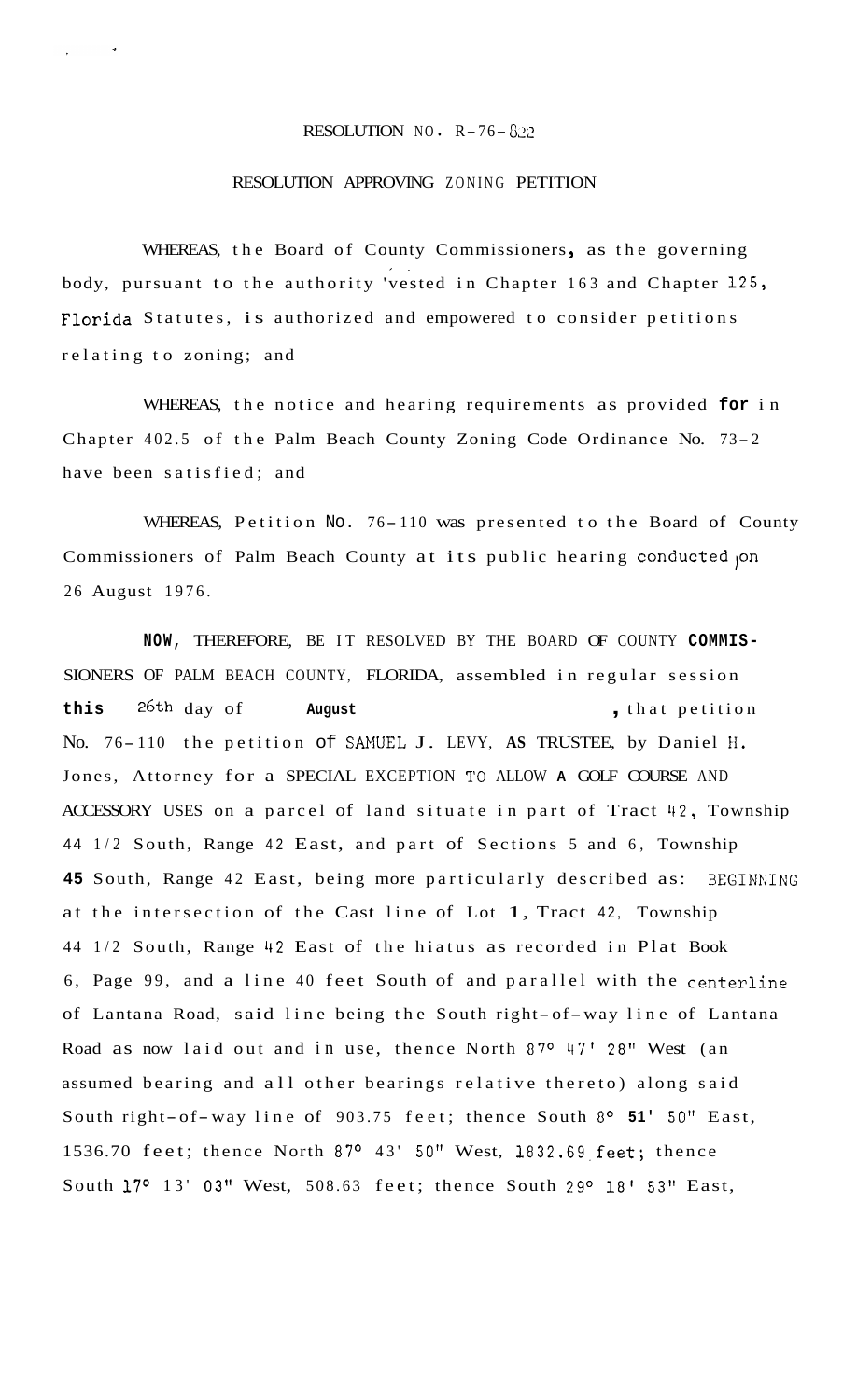250.00 feet; thence North **GOo 41'** 07" East, 50.0 feet to a point to **be** labelled "Point **A"** for description purposes; thence South 29' 18' **53"** East 270.00 feet; thence South 30° **18'** 53" East 855.00 feet; thence South 37° 55' 55" East 619.84 feet; thence South 1° 56' 07" West, 228 feet; thence North 88° 03' 53": West, 135 feet; thence South 1° 56' 07" West, 59.95 feet; to the South line of Tract! 30, Block 36; thence North 89 $0$  26' 07" East, along said South line 2155.60 feet; to a point of non-tangency on the proposed easterly right-of-way line of Lyons Road; said point lying on the arc of **a** curve concave to the Northwest having a radius of 1963.86 feet and a central angle **of** 43' **40' 54";** thence Southwesterly along the arc **of** said curve 419.37 feet to a point of reverse curvature; thence southerly along the arc of a curve concave to the Southeast having a radius of 1855.86 feet and a central angle of **So** 47' 06" 187.38 feet to a point of non-tangency; I thence South  $27^{\circ}$  07' 47" East, 217.04 feet; to a point to be labelled "Point B" for description purposes; thence continuing South 27° 07'47" East  $1006.23$  feet; thence North  $86^{\circ}$  04' 08" East, 170.29 feet; thence South 71<sup>o</sup> 03' 44" East 254.61 feet; thence North 87<sup>o</sup> 52' 36" Cast, 735.27 feet; thence South 75° 38' 00" East, 232.86 feet; thence North 89° 26' 07" East 620.00 feet; thence North 45° 50' 38" East 862.93 feet; thence North  $36^{\circ}$  06' 09" West 172.05 feet; thence North  $84^{\circ}$ 29' 32" West 236.33 feet; thence South 64° 01' 20" West 1223.38 feet; thence North 7° 36' 24" West 856.46 feet; thence North 82° 08' 16" West 136.47 feet; thence South  $52^{\circ}$  33'  $55$ " West 75.00 feet; thence North 63<sup>o</sup> 14' 27" West 337.68 feet; thence North 4<sup>o</sup> 57' 49" West, 521.54 feet; thence North **Oo** 33' 53" West along the East line of Tracts 13, 20, 45 and 52, Block 37, 2399.46 feet; thence South 89° 23' 36" West 857.81 feet to the southerly projection of the Cast line **of**  Lot 1, Tract 42; thence North 12° 52' 54" West, 1562.44 feet to the POINT OF BEGINNING; LESS the following described parcel: Commencing at ''Point **A"** of the aforesaid description thence North 600 41' *<sup>0711</sup>*

East 25.00 feet to the POINT OF BEGINNING; thence South 29° 18' 53"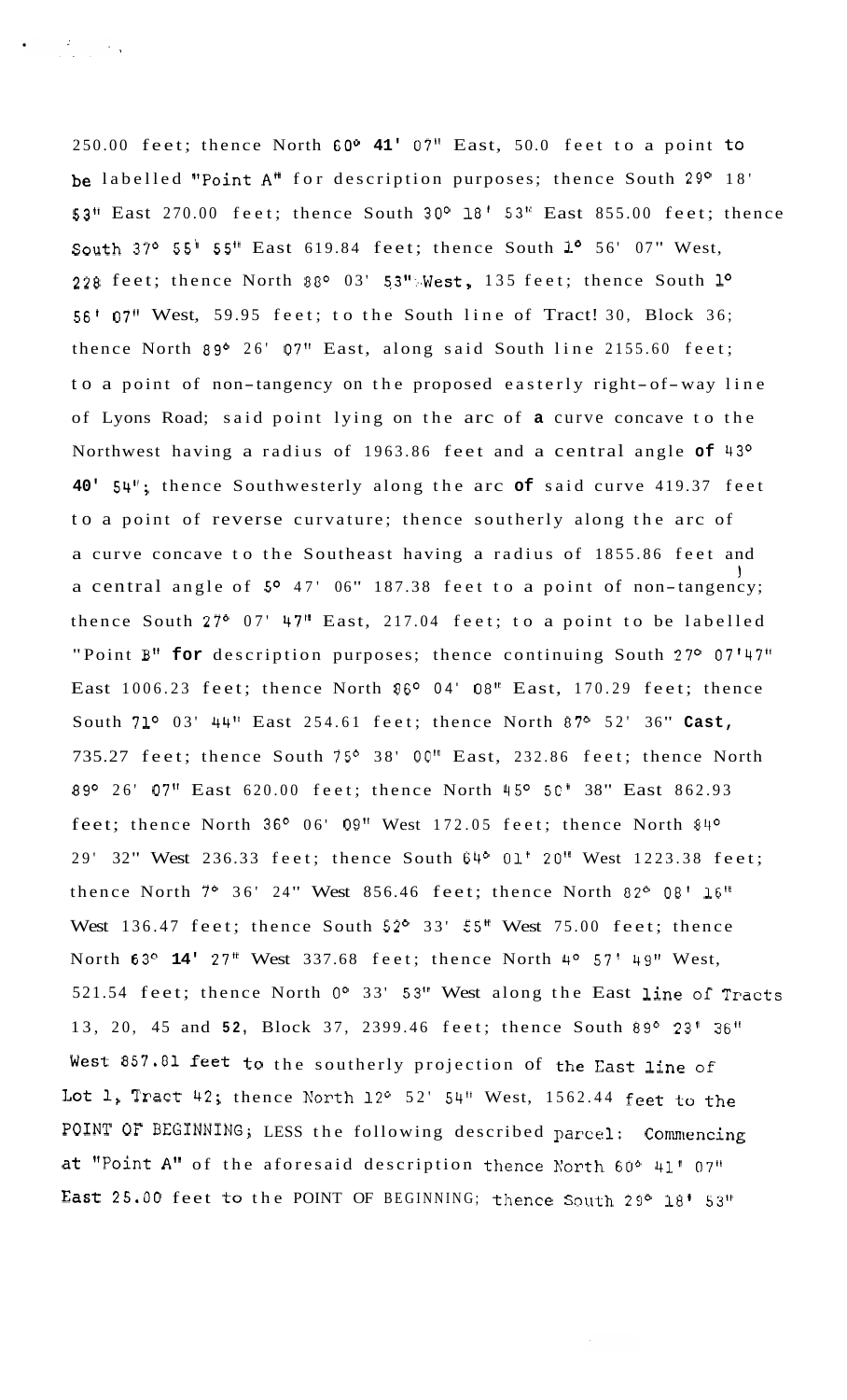East 270.00 feet; thence North 60° **41'** 07" East **30.0** feet; thence South 47° 11' 22" East 1035.12 feet; thence South 32° 08' 56" East 422.84 feet; .thence South 39° 20' 36" West 252.04 feet; thence South 1° 56' 07" West 228.0 feet; thence North 72° 31' 51" East 508.96 feet; thence South 62° 34' 17" East 178.01 feet; thence South 00° 33' 53" East 94 feet; thence North 89° 26' 07" East 275 feet; thence North 00° 33' 53" West 30 feet; thence North 78° 10' 17" East 347.77 feet; thence' North 66° 51' 06" East 300.17 feet; thence North 44° 23' 18" East 198.71 feet; thence North 11° 32' 55" East 329.67 feet; thence North 65° 48' 49" West 441.78 feet; thence West 350 feet; thence North 53° 21' 09" West 876.21 feet; North 34° 09' 35" East 169.19 feet; thence North 77° 53' 49" East, 481.71 feet; thence North 62° 35' 06" East 512.56 feet; thence North 83° 50' 27" 488.81 feet; thence North **09O** 22' **54"** West 450 feet; thence North 48O **41' 12''** West 119.06 feet; thence North 35° 39' 51" West 914.50 feet; thence South,  $54^{\circ}$  27' 44" West  $86.02$  feet; thence South  $05^{\circ}$  29' 19" West 259.84 feet; thence South 25° 00' 31" East 120.83 feet; thence South 10° 03' 16" West. 162.79 feet; thence South 33° 19' 22" West 163.93 feet; thence South **'11O** 29' 25" West 136.94 feet; thence South 77O 50' 35" 796.24 feet; thence North 44<sup>o</sup> 51' 27" West 286.4 feet; thence South 74<sup>o</sup> 03' 32" West  $622.27$  feet; thence South  $44^{\circ}$  26' 07" West 127.28 feet; thence South 19O 42' **15"** West 348.31 feet; thence South 60° **41'** 07" West 110.0 feet; to the POINT OF BEGINNING; ALSO, LESS the following described parcel: Commencing at " Point B" of the **aforesaid** description; thence North 54° 13' 03" East 104.04 feet to the POINT OF BEGINNING; thence South 46° 13' 51" East 608.15 feet; thence South 18° 30' 26" East 551.84 feet; thence South 67° 37' 57" East 141.16 feet; thence North 19' 59' 29" East '12.72 feet; thence North **71O** 48' 12" East 676.79 feet; thence North 29° 10' 49" East 80.62 feet; thence North 23° 30' 48" West 602.70 feet; thence North 22° 16' 07" East 103.08 feet; thence North 63° 59' 59" West 335.41 feet; thence South 78° 07' 31" West